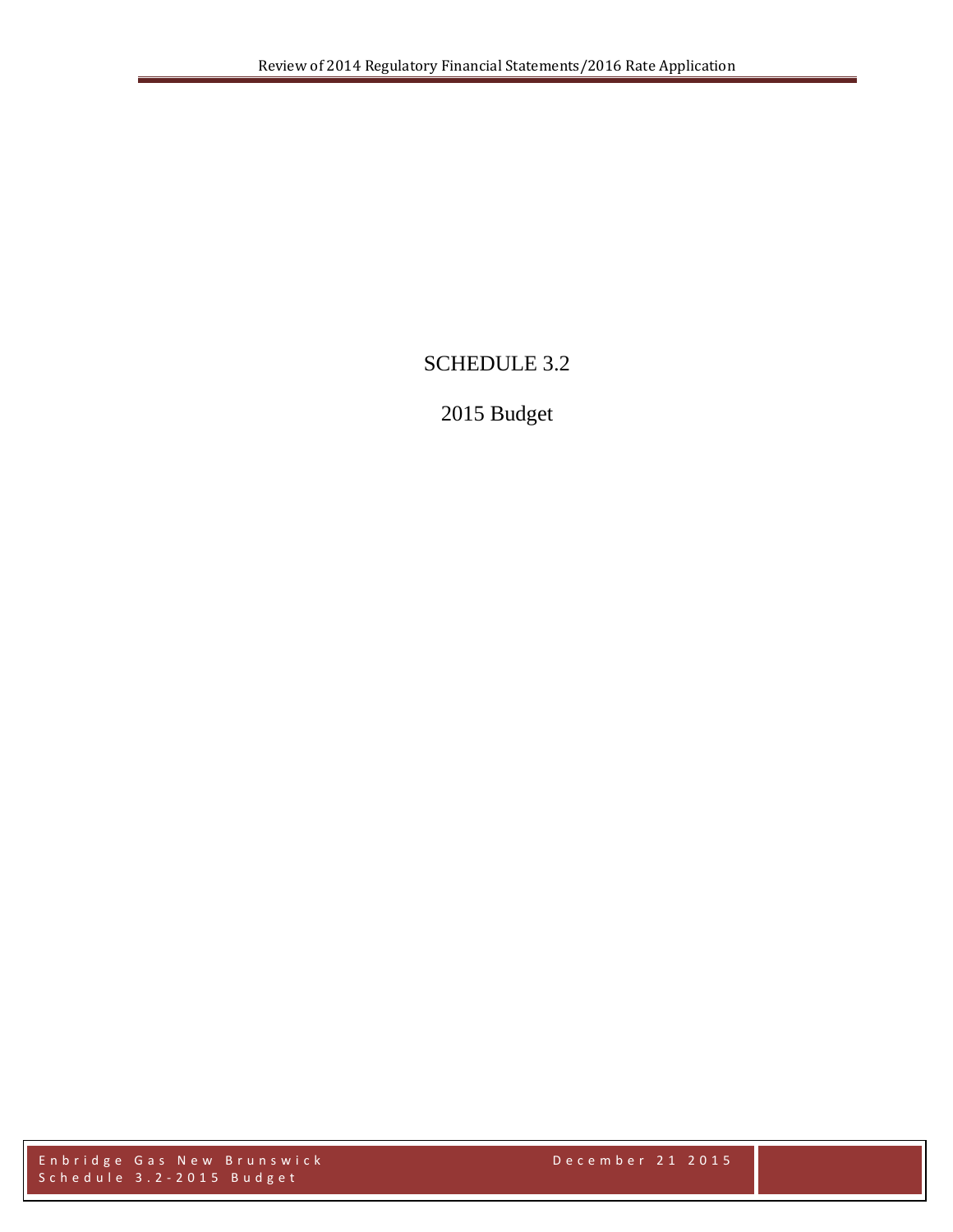**Enbridge Gas New Brunswick** Budget Balance Sheet for Regulatory Purposes As at December 31, 2015

| 1                             | Notice to Reader: Subject to approval by the New Brunswick Energy and Utilities Board                                                                                                 |    |                         |  |  |  |
|-------------------------------|---------------------------------------------------------------------------------------------------------------------------------------------------------------------------------------|----|-------------------------|--|--|--|
| 2                             | (in thousands of dollars)                                                                                                                                                             |    |                         |  |  |  |
| 3                             | <b>Assets</b>                                                                                                                                                                         |    | 2015                    |  |  |  |
| 4                             | <b>Regulated Assets</b>                                                                                                                                                               |    |                         |  |  |  |
| 5<br>6                        | <b>Property, Plant and Equipment (Note 2)</b><br>Gas Distributor Plant in Service - Net (includes AFUDC capitalized during 2015 of \$15.7)                                            | \$ | 177,784                 |  |  |  |
| 7                             | <b>Construction Work In Progress - Gas Distributor Plant</b>                                                                                                                          |    | 745                     |  |  |  |
| 8                             | <b>Total Property, Plant &amp; Equipment</b>                                                                                                                                          |    | 178,529                 |  |  |  |
| 9                             | <b>Deferred Charges</b>                                                                                                                                                               |    |                         |  |  |  |
| 10<br>11<br>$12 \overline{ }$ | Deferred Development Costs - Net (Note 3)<br>Development O&M Capitalized Costs - Net (Note 4)<br><b>Total Deferred Charges</b>                                                        |    | 275<br>91,618<br>91,893 |  |  |  |
| 13                            | <b>Short Term Investments</b>                                                                                                                                                         |    | 2,975                   |  |  |  |
| 14                            | <b>Total Regulated Rate Base Assets</b>                                                                                                                                               |    | 273,397                 |  |  |  |
| 15                            | <b>Other Regulated Assets (Note 5)</b>                                                                                                                                                |    | 30,907                  |  |  |  |
| 16                            | <b>Total Regulated Assets</b>                                                                                                                                                         |    | 304,304                 |  |  |  |
| 17                            | <b>Regulatory Deferral (Note 1)</b>                                                                                                                                                   |    | 181,709                 |  |  |  |
| 18                            | <b>Total Assets</b>                                                                                                                                                                   | S  | 486,013                 |  |  |  |
| 19                            | <b>Liabilities and Partner's Equity</b>                                                                                                                                               |    |                         |  |  |  |
|                               | 20 Partner's Equity (Ratebase) (Note 1)                                                                                                                                               | \$ | 130,299                 |  |  |  |
|                               | 21 Long-term Advances from Associates and Affiliates (Note 6)                                                                                                                         |    | 161,750                 |  |  |  |
|                               | 22 Other Regulated Liabilities (Note 7)                                                                                                                                               |    | 12,255                  |  |  |  |
| 23                            |                                                                                                                                                                                       |    | 304,304                 |  |  |  |
|                               | 24 Partner's Equity (Regulatory Deferral)                                                                                                                                             |    | 181,709                 |  |  |  |
| 25                            | <b>Total Liabilities and Equity</b>                                                                                                                                                   | \$ | 486,013                 |  |  |  |
|                               | Financial Statement Effects of Rate Regulation and Legislative Changes - Note 1<br>Rate Base for Regulatory Purposes - Note 12<br>Capital Structure for Regulatory Purposes - Note 13 |    |                         |  |  |  |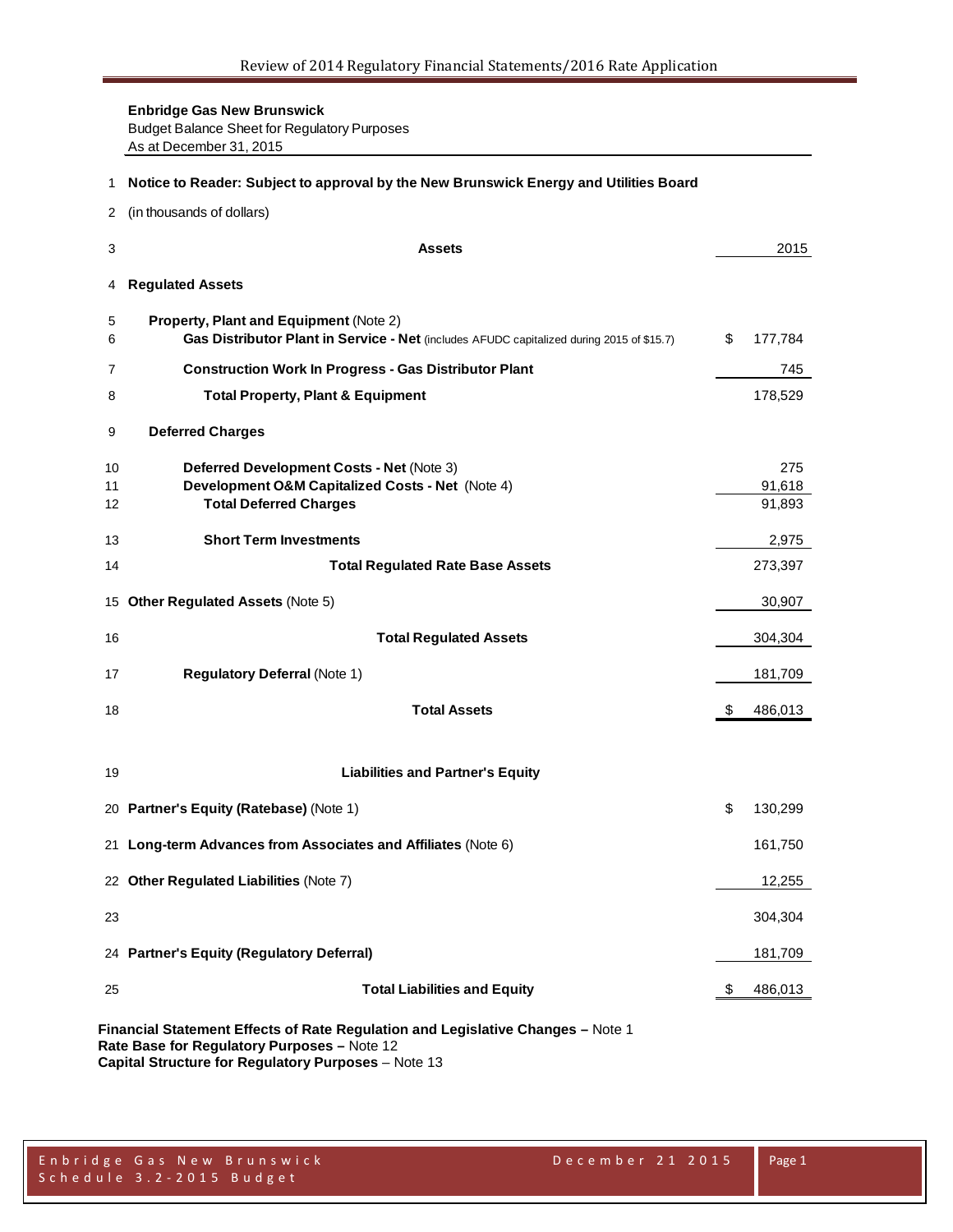Statement of Budgeted Income for Regulatory Purposes For the year ended December 31, 2015

#### 1 **Notice to Reader: Subject to approval by the New Brunswick Energy and Utilities Board**

2 (in thousands of dollars)

|    |                                                                                   | 2015         |
|----|-----------------------------------------------------------------------------------|--------------|
| 3  | <b>Revenue</b>                                                                    |              |
| 4  | <b>Operating Revenue (Note 8)</b>                                                 |              |
| 5  | Gas distribution                                                                  | \$<br>47,155 |
| 6  | Miscellaneous                                                                     | 435          |
| 7  | <b>Allowance for Funds Used During Construction</b>                               | 16           |
|    |                                                                                   | 47,606       |
| 8  | <b>Service and Inspections</b>                                                    |              |
| 9  | Revenue                                                                           | 792          |
| 10 | Cost of goods sold                                                                | (603)        |
|    |                                                                                   | 189          |
| 11 | <b>Total Revenue</b>                                                              | 47,795       |
|    |                                                                                   |              |
|    | 12 Expenses                                                                       |              |
| 13 | <b>Operating Expenses</b>                                                         |              |
| 14 | Operating and maintenance (Note 9)                                                | 11,647       |
| 15 | Transportation (net)                                                              | 2,065        |
| 16 | Total Operating and maintenance expenses                                          | 13,712       |
| 17 | Bad debt expense                                                                  | 360          |
| 18 | Amortization of Property, Plant and Equipment                                     | 8,000        |
| 19 | <b>Municipal and Other Taxes</b>                                                  | 1,198        |
| 20 | Interest on Amounts Due to Associates & Affiliates and Other Interest (Note 10)   | 8,080        |
| 21 | <b>Amortization of Deferred Development Costs</b>                                 | 2,867        |
| 22 | <b>Total Expenses</b>                                                             | 34,217       |
|    | 23 Income before Extraordinary Items, Regulatory Deferral and Return on Rate Base | 13,578       |
|    | 24 Regulatory Deferral                                                            | 61           |
|    | 25 Regulated Return on Equity (Note 11)                                           | \$<br>13,639 |

**Financial Statement Effects of Rate Regulation and Legislative Changes –** Note 1 **Details of Affiliate Transactions** – Note 14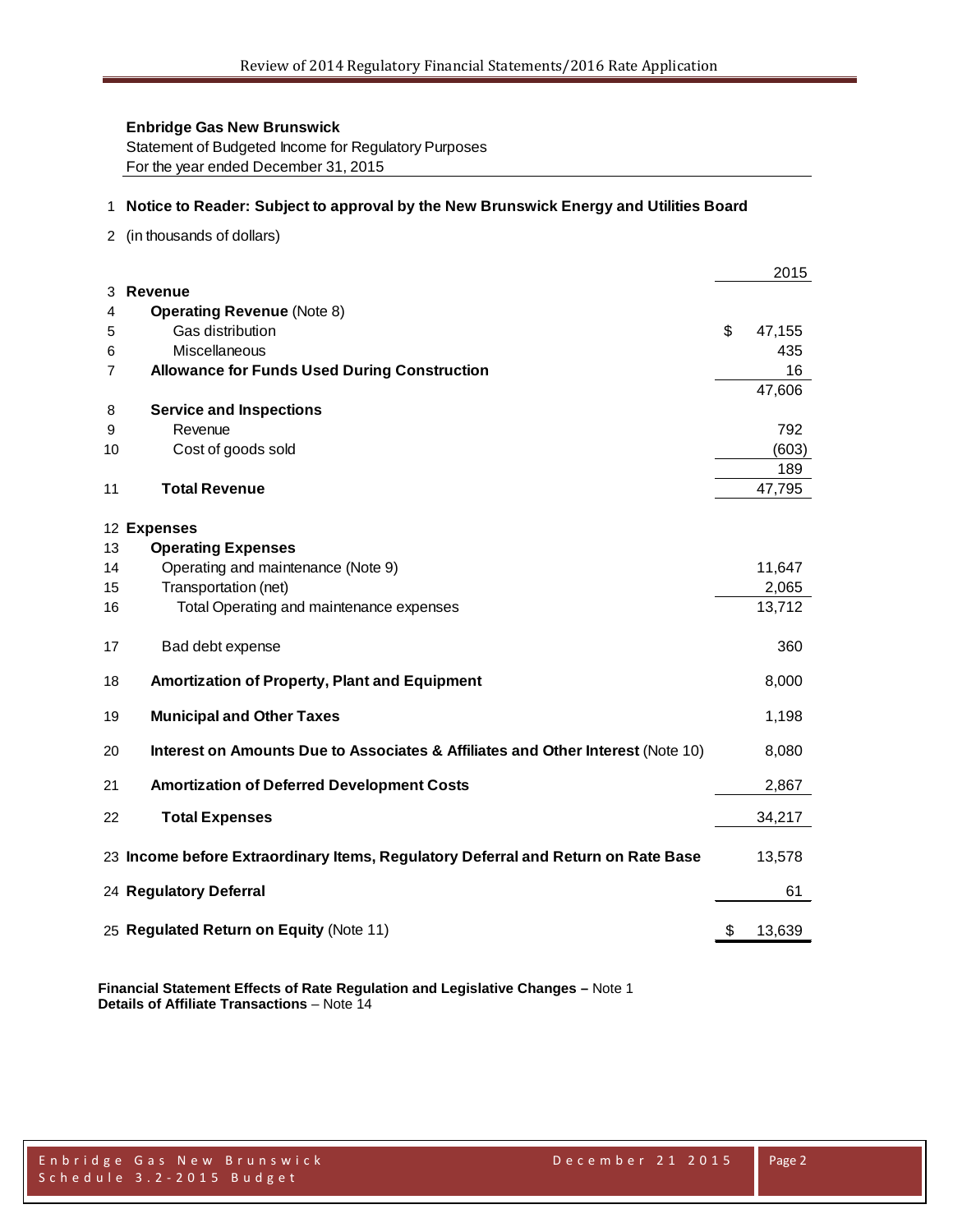Notes to 2015 Budget Regulatory Financial Results For the year ended December 31, 2015

#### Note 1 **Financial Statement Effects of Rate Regulation and Legislative Change**

 The Public Utility's primary business activities are subject to regulation by the New Brunswick Energy and Utilities Board (EUB). The Public Utility follows accounting practices prescribed by its regulator or stipulated in approved ratemaking decisions that are subject to examination and approval by the EUB and are similar to those being used by other enterprises in the gas distribution industry in Canada. Accordingly, the timing and recognition of certain revenues and expenses may differ from that otherwise expected under generally accepted accounting principles (GAAP) applicable to non-regulated operations. The ultimate recoverability of costs incurred is dependent upon the approval of the EUB.

 Rate regulation creates differences between the manner in which the Public Utility accounts for transactions or events and how they would be accounted for if the Public Utility was not subject to rate regulation. The differences in accounting treatment include:

 The EUB permits an "allowance for funds used during construction" (AFUDC) to be included in the rate base. In addition, AFUDC is included in the cost of property, plant and equipment and is depreciated over future periods as part of the total cost of the related asset, based on the expectation that depreciation expense, including the AFUDC component, will be approved for inclusion in future rates. AFUDC for rate-regulated entities includes both an interest component and a cost of equity component. In the absence of rate regulation, GAAP would permit the capitalization of only the interest component. Therefore, the initial set up of the equity component as a capitalized asset and the corresponding revenue recognized during the construction phase would not be recognized nor would the subsequent depreciation of the asset.

 As prescribed by the EUB, the Public Utility does not recognize gains and losses on the sale of Enbridge Utility Gas (EUG) in the statement of income and uses a purchase gas variance account to defer the gain or loss on sale. Non-regulated enterprises would normally account for the gain or loss in the statement of income or comprehensive income.

 Enbridge Inc., on behalf of the Public Utility, maintains a pension plan which provides defined benefit pension benefits to employees. As prescribed by the EUB, contributions made to the plan are expensed as paid, consistent with the recovery of such costs in rates. Under GAAP, pension costs and obligations for defined benefit pension plans are determined using the projected benefit method and are charged to income as services are rendered.

 The Public Utility had been subject to non-traditional regulation which recognized its immature nature. Unlike many similar utilities, the Public Utility's rates were not set on a cost based methodology. Prior to October 1, 2012, the Public Utility's rates were set exclusively based upon a market based methodology, and were based on a targeted savings over alternate fuel for end use customers. This rate setting methodology had been approved by the EUB for use during the development period after which rates are expected to be cost based.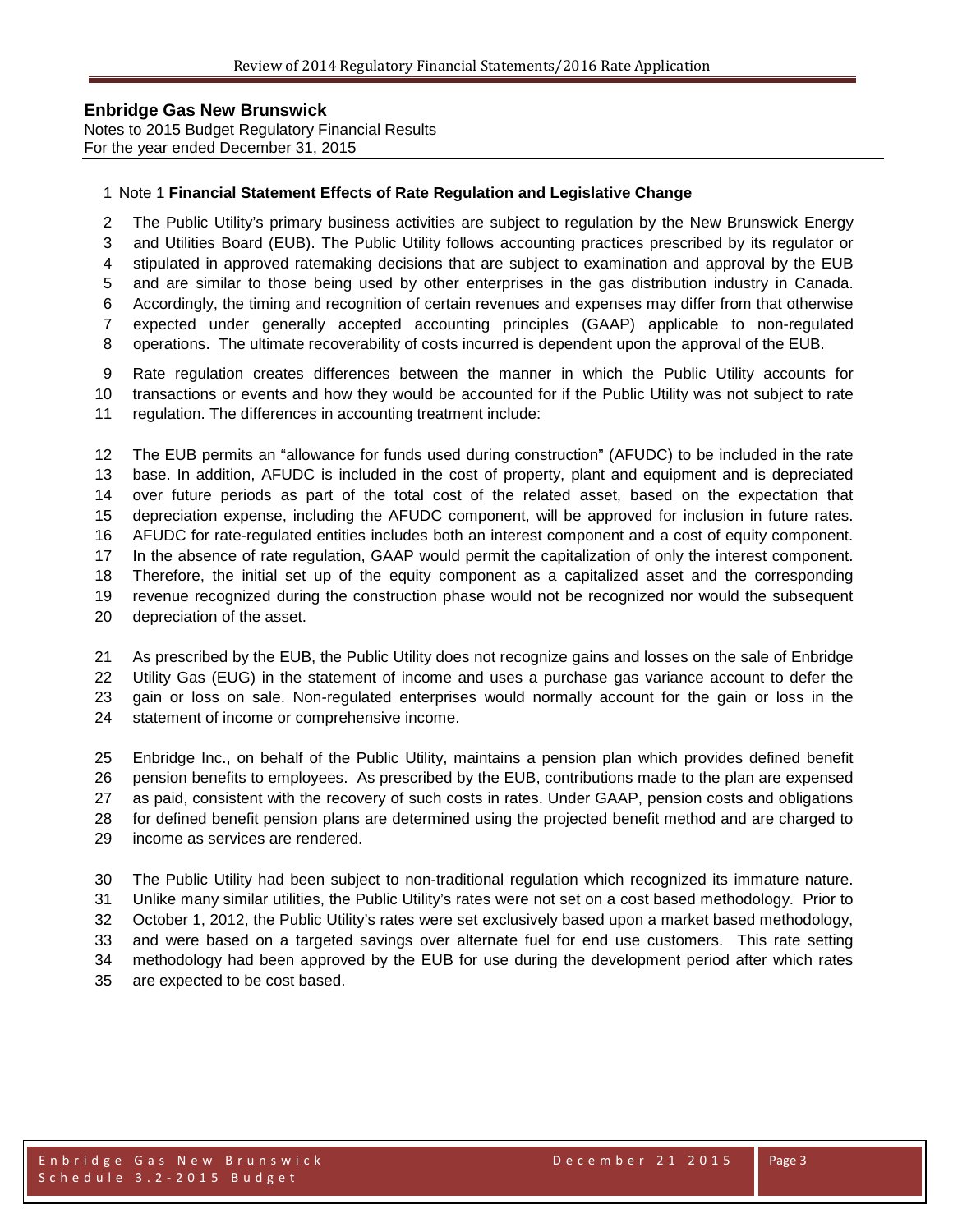Notes to 2015 Budget Regulatory Financial Results For the year ended December 31, 2015

#### Note 1 **Financial Statement Effects of Rate Regulation and Legislative Changes (continued)**

- In December 2011, the Province of New Brunswick introduced legislation that outlined new rate classes,
- and a new rate setting methodology for the Public Utility. The legislation subsequently received
- proclamation on January 18, 2012, with supporting Rates and Tariffs Regulation being filed April 16, 2012.
- In May 2013, in response to an appeal launched by EGNB, the New Brunswick Court of Appeal ruled
- that Section 4(1) of the legislation restricting the revenue to cost ratio to 1.2:1 was ultra vires.
- The legislation noted above also provided direction with regards to the regulatory deferral account, which
- the EUB had historically approved to capture the difference between the Public Utility's regulated
- revenues and its revenue requirement, which non-regulated enterprises would not recognize. Based on
- the legislative changes, the Public Utility is no longer permitted to depreciate, amortize, earn a return on,
- or otherwise consider the regulatory deferral account when calculating its revenue requirement. In
- response to this legislation the Public Utility has not considered the deferral account for the purpose of
- establishing the revenue requirement. However, it will remain as an asset on Enbridge Gas New Brunswick's balance sheet as it remains an asset of the Public Utility for regulatory purposes. Similarly,
- the capital structure associated with the regulatory deferral account will also remain on the balance
- sheet, however, the debt and equity associated with the regulatory deferral account are not considered
- when calculating the allowed rate of return for the Public Utility.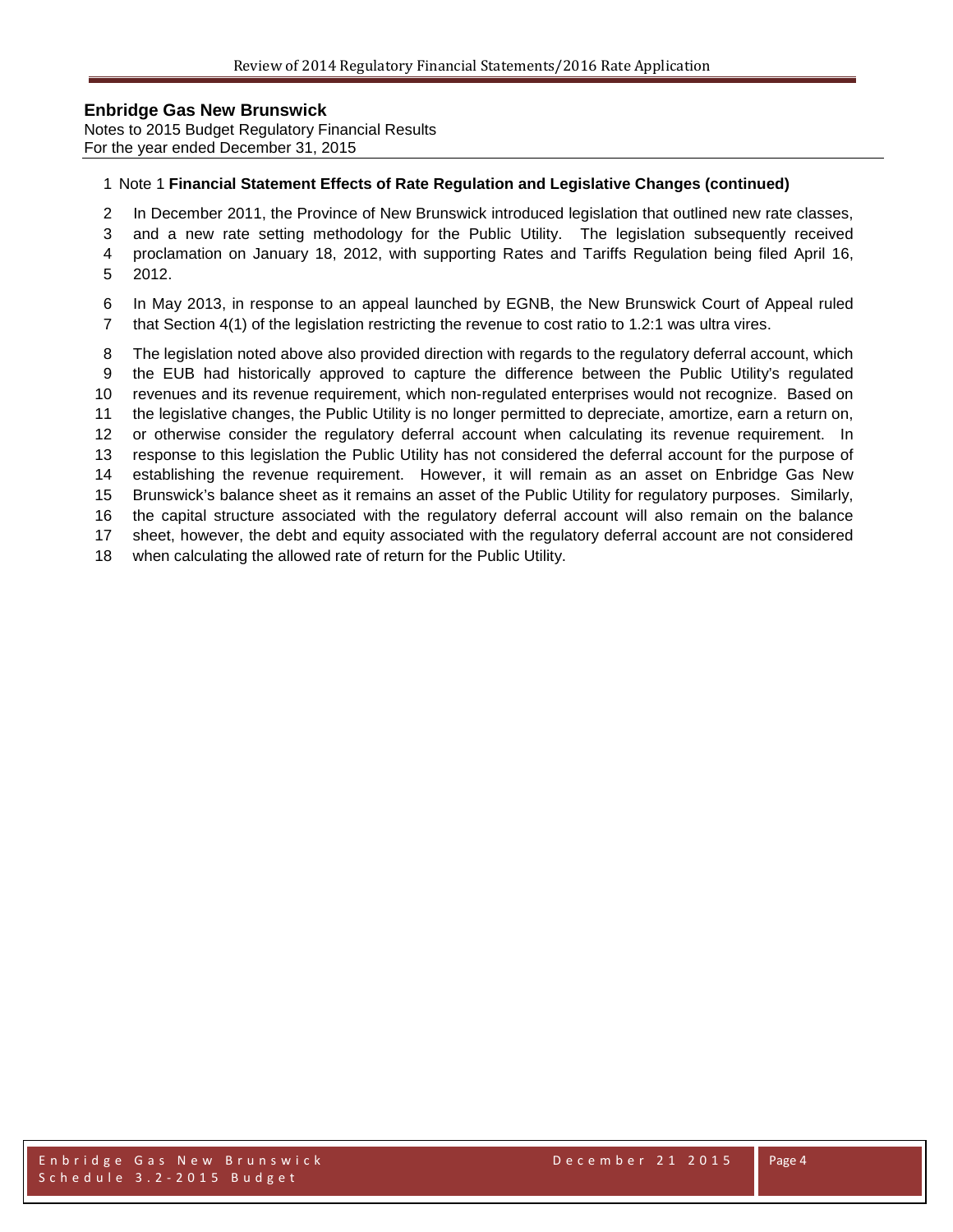Notes to 2015 Budget Regulatory Financial Results For the year ended December 31, 2015

(in thousands of dollars)

#### Note 2 **Property, Plant & Equipment**

| 1  |                                   |               |                    | 2015            |              |
|----|-----------------------------------|---------------|--------------------|-----------------|--------------|
| 2  |                                   |               | <b>Accumulated</b> | <b>Net Book</b> | Rates of     |
| 3  |                                   | Cost          | Amortization       | Value           | Amortization |
| 4  | Property, plant & equipment       |               |                    |                 |              |
| 5  | <b>General Plant</b>              |               |                    |                 |              |
| 6  | Computer Hardware & Software      | \$<br>3,516   | (2,760)            | 756             | 28.80%       |
| 7  | Tools and Work Equipment          | 1,601         | (522)              | 1,079           | 20.00%       |
| 8  | Office Furniture and Equipment    | 486           | (230)              | 256             | 4.40%        |
| 9  | <b>Transportation Equipment</b>   | 1,980         | (1,091)            | 889             | 18.45%       |
| 10 | <b>Incentives</b>                 | 232           | (48)               | 184             | 20.00%       |
| 11 | Leasehold Improvements            | 1,059         | (742)              | 317             | 1            |
| 12 | Subtotal                          | 8,874         | (5, 393)           | 3,481           |              |
| 13 | <b>Distribution Plant</b>         |               |                    |                 |              |
| 14 | Land                              | 375           |                    | 375             |              |
| 15 | Rights of way and easements       | 159           |                    | 159             |              |
| 16 | <b>Distribution Mains</b>         | 125,327       | (27, 406)          | 97,921          | 2.43%        |
| 17 | <b>Street Services</b>            | 62,698        | (17, 132)          | 45,566          | 3.83%        |
| 18 | Meters and Regulators             | 22,109        | (4, 157)           | 17,952          | 4.46%        |
| 19 | <b>Stations</b>                   | 18,199        | (5,869)            | 12,330          | 4.40%        |
| 20 | Subtotal                          | 228,867       | (54, 564)          | 174,303         |              |
| 21 | Total plant in service            | 237,741       | (59, 957)          | 177,784         |              |
| 22 | Construction work in progress     | 745           |                    | 745             |              |
| 23 | Total property, plant & equipment | \$<br>238,486 | \$<br>(59, 957)    | \$<br>178,529   |              |

1 - Amortized over the term of the related leases.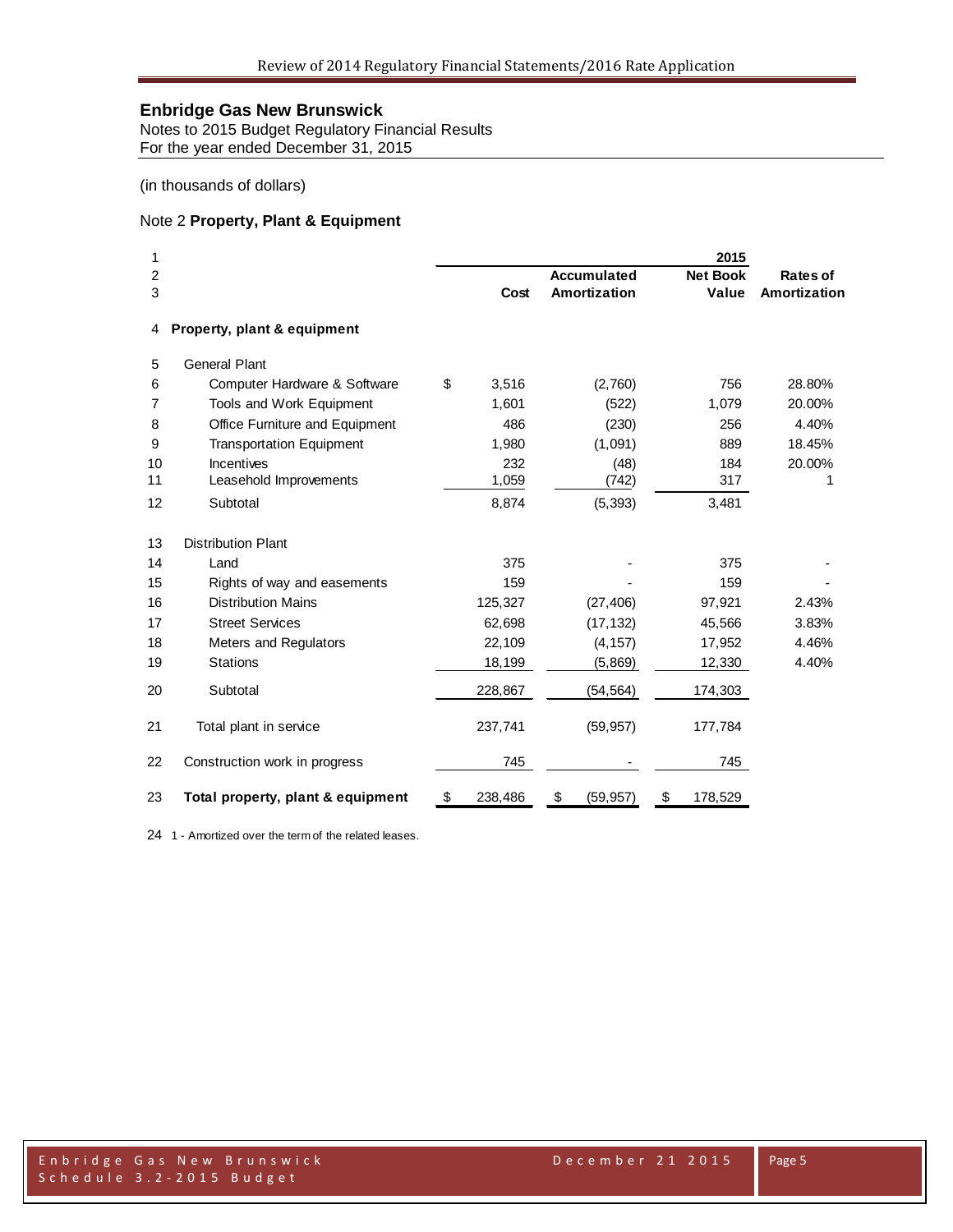Notes to 2015 Budget Regulatory Financial Results For the year ended December 31, 2015

(in thousands of dollars)

#### Note 3 **Deferred Development Costs - Net**

|        |                                       |                                     |       |   |                          |   | 2015 |
|--------|---------------------------------------|-------------------------------------|-------|---|--------------------------|---|------|
| 2<br>3 |                                       | Accumulated<br>Amortization<br>Cost |       |   | <b>Net Book</b><br>Value |   |      |
|        | Franchise fee                         |                                     | 1.500 | S | (1.225)                  | S | 275  |
| 5      | Total deferred development costs, net |                                     | 1,500 | S | (1,225)                  | S | 275  |

#### Note 4 **Development O&M Capitalized Costs – Net**

| 6  |                                              |         |   |                             |   | 2015                     |
|----|----------------------------------------------|---------|---|-----------------------------|---|--------------------------|
| 8  |                                              | Cost    |   | Accumulated<br>Amortization |   | <b>Net Book</b><br>Value |
| 9  | Development O&M capitalized costs            | 114.952 |   | (23, 334)                   |   | 91,618                   |
| 10 | Total development O&M capitalized costs, net | 114.952 | S | (23, 334)                   | S | 91,618                   |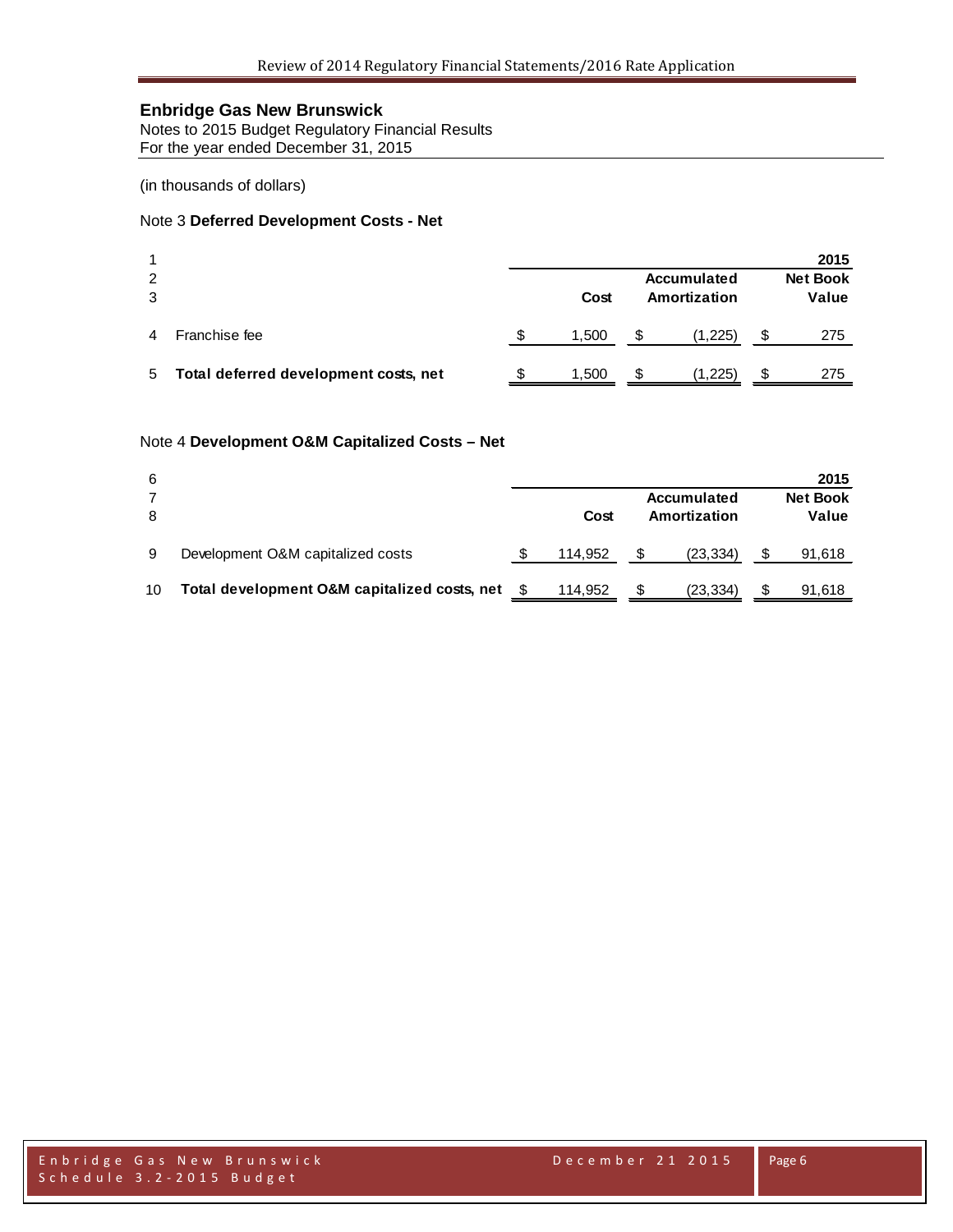Notes to 2015 Budget Regulatory Financial Results For the year ended December 31, 2015

(in thousands of dollars)

#### Note 5 **Other Regulated Assets**

|   |                                |   | 2015   |
|---|--------------------------------|---|--------|
| 2 | Cash, & Short Term Investments | S | 251    |
| 3 | Accounts Receivable            |   | 27,315 |
| 4 | Long term receivable           |   | 2,213  |
| 5 | Inventory                      |   | 1,128  |
|   |                                |   | 30,907 |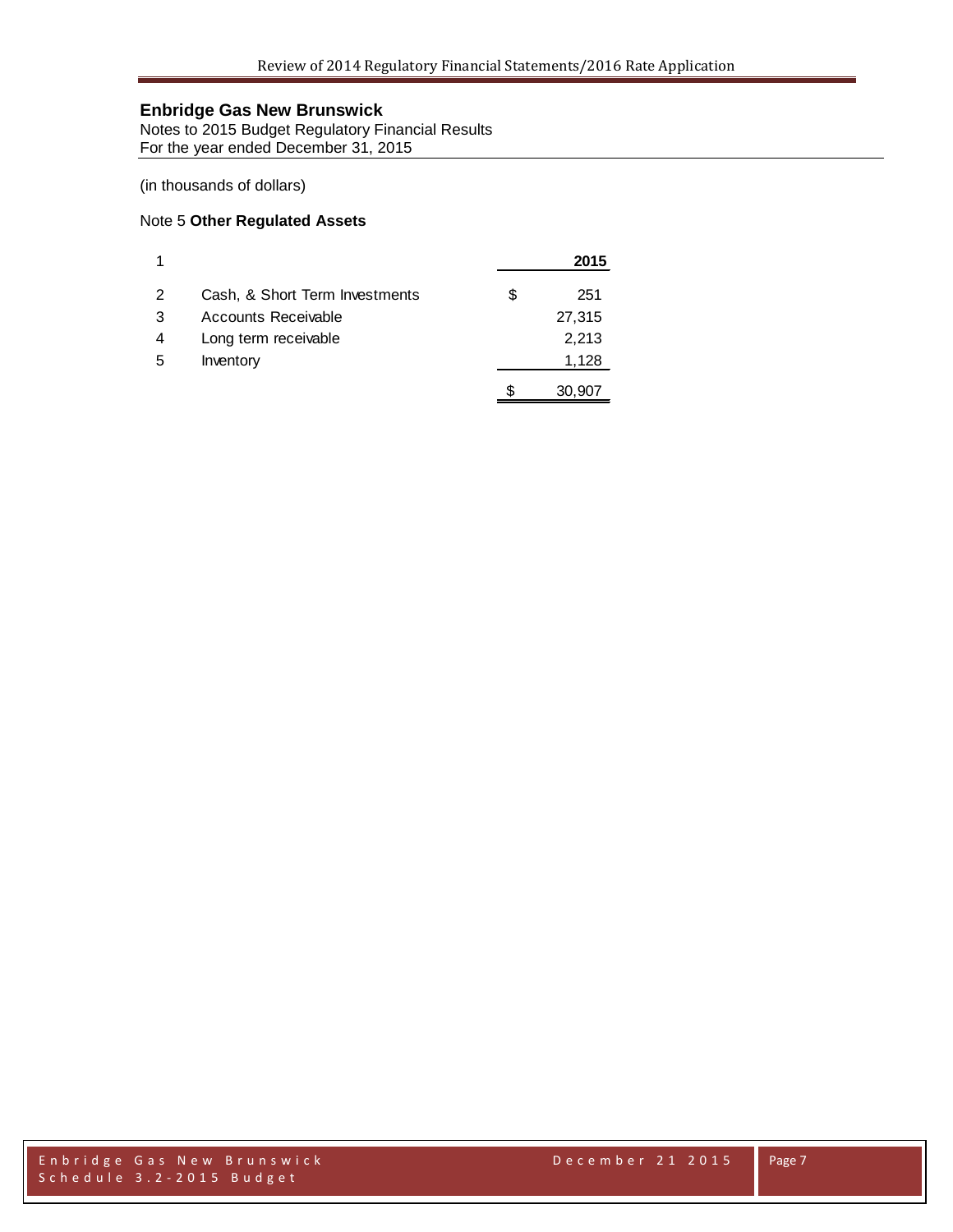Notes to 2015 Budget Regulatory Financial Results For the year ended December 31, 2015

(in thousands of dollars)

#### Note 6 **Long-term Advances from Associates and Affiliates**

| 1                 |                                |                   |                      |   |               |               | 2015                |           |
|-------------------|--------------------------------|-------------------|----------------------|---|---------------|---------------|---------------------|-----------|
| 2                 |                                |                   |                      |   |               |               | <b>Cost of Debt</b> |           |
| 3                 |                                | <b>Issue Date</b> | <b>Maturity Date</b> |   | <b>Amount</b> | Enbridge Inc. | <b>EGNB</b>         | Regulated |
| $\overline{4}$    | <b>Promissory Note</b>         | 30-Mar-05         | 30-Mar-15            |   | 6,000         | 5.04%         | 6.93%               | 6.04%     |
| 5                 | <b>Promissory Note</b>         | 30-Dec-05         | 30-Dec-15            |   | 14,000        | 4.59%         | 6.53%               | 5.59%     |
| 6                 | <b>Promissory Note</b>         | 19-Dec-06         | 19-Dec-16            |   | 18,000        | 4.82%         | 6.52%               | 5.82%     |
| $\overline{7}$    | <b>Promissory Note</b>         | 20-Dec-07         | 20-Dec-17            |   | 20,000        | 5.54%         | 5.85%               | 6.54%     |
| 8                 | <b>Promissory Note</b>         | 9-Dec-09          | $9-Dec-19$           |   | 15,000        | 4.63%         | 5.63%               | 5.63%     |
| 9                 | <b>Promissory Note</b>         | 22-Sep-10         | 22-Sep-15            |   | 4,000         | 3.25%         | 4.25%               | 4.25%     |
| 10                | Promissory Note                | 30-Dec-11         | 30-Dec-21            |   | 14,000        | 3.50%         | 4.50%               | 4.50%     |
| 11                | Promissory Note                | $8 - Jan - 13$    | 8-Jan-20             |   | 7,500         | 3.67%         | 4.67%               | 4.67%     |
| $12 \overline{ }$ | <b>Promissory Note</b>         | 24-Feb-14         | 28-Feb-18            |   | 25,000        | 4.16%         | 5.16%               | 5.16%     |
| 13                | <b>Promissory Note</b>         | 24-Mar-14         | 24-Mar-24            |   | 5,000         | 3.69%         | 4.69%               | 4.69%     |
| 14                | Promissory Note                | 24-Feb-14         | 26-Feb-18            |   | 33,250        | 4.00%         | 5.00%               | 5.00%     |
| 15                | Total long-term advances       |                   |                      |   |               |               |                     |           |
| 16                | from associates and affiliates |                   |                      | S | 161,750       | 4.31%         | 5.37%               | 5.36%     |

The cost of debt of EGNB is limited to the actual borrowing rate of Enbridge Inc. plus 1%.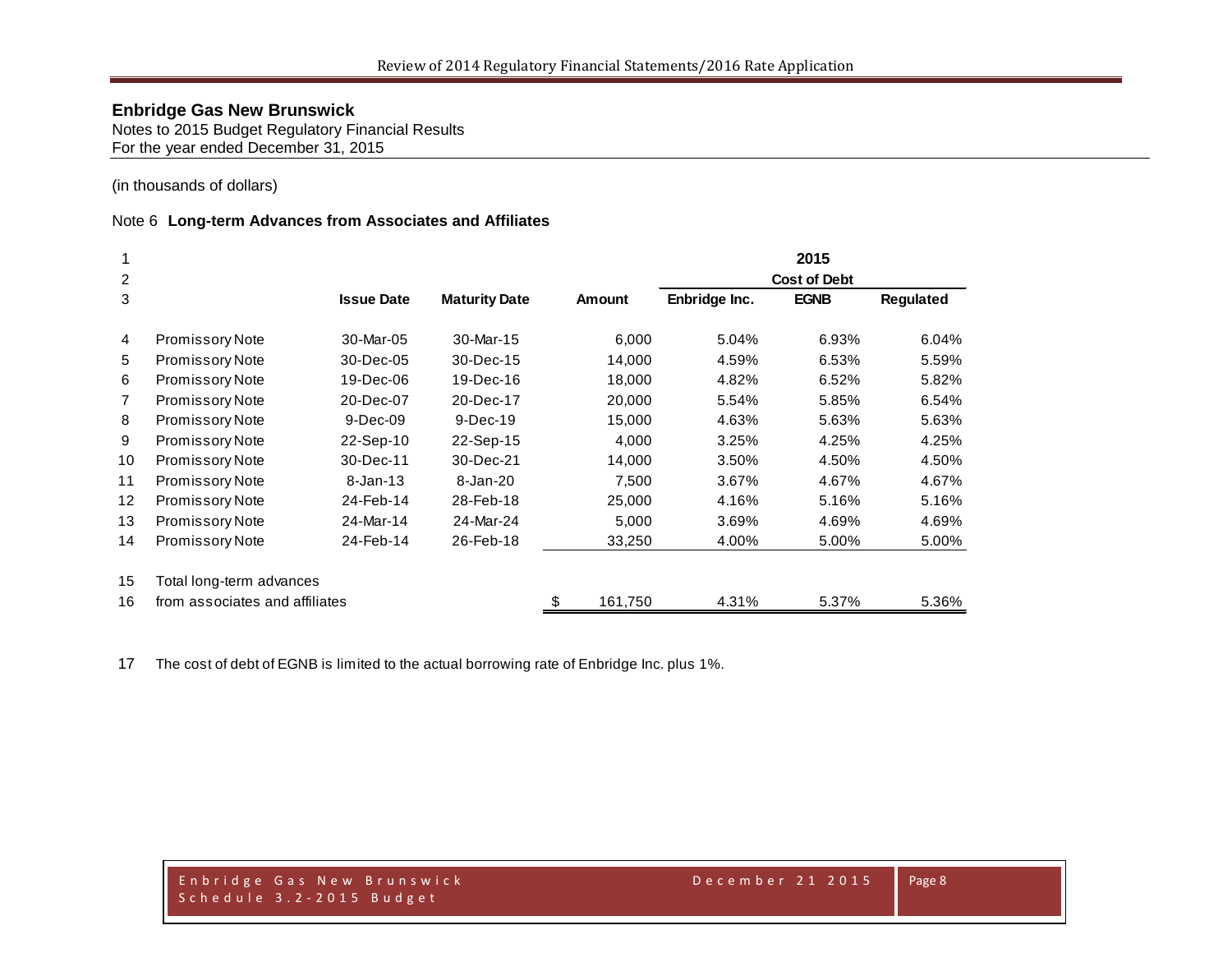Notes to 2015 Budget Regulatory Financial Results For the year ended December 31, 2015

(in thousands of dollars)

#### Note 7 **Other Regulated Liabilities**

|   |                                                  |   | 2015   |
|---|--------------------------------------------------|---|--------|
|   | 2 Due to affiliated companies                    | S | 966    |
| 3 | <b>Accounts Payable</b>                          |   | 8,170  |
| 4 | Long Term Payables                               |   | 2,118  |
|   | 5 Long Term Deferred Post Employment Liabilities |   | 1,001  |
| 6 |                                                  |   | 12,255 |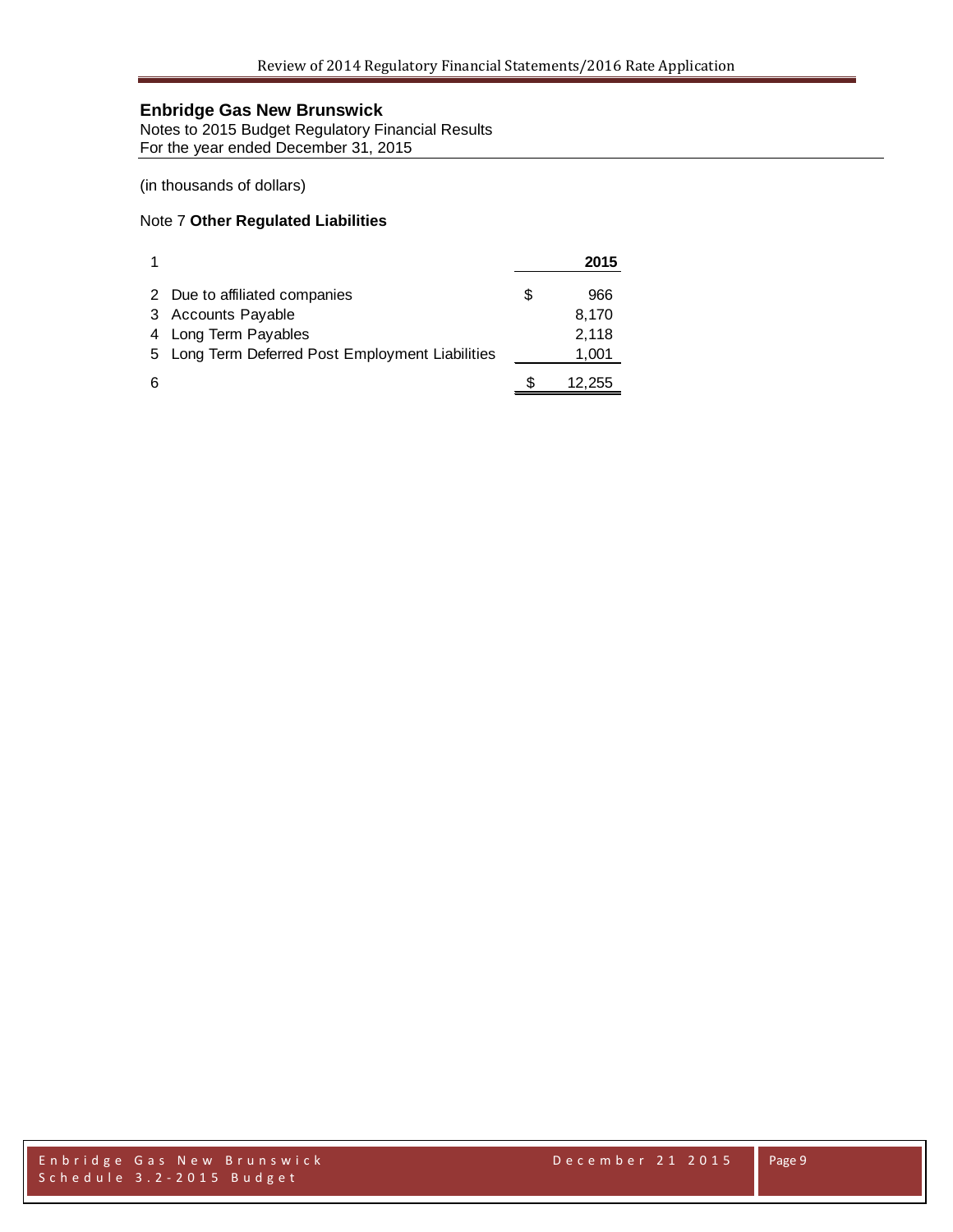Notes to 2015 Budget Regulatory Financial Results For the year ended December 31, 2015

(in thousands of dollars)

### Note 8 **Operating Revenue**

## **a. Gas Distribution**

|                  |                                                                                                                                                                                                            | 2015 |                                                    |                                        |                                             |  |  |
|------------------|------------------------------------------------------------------------------------------------------------------------------------------------------------------------------------------------------------|------|----------------------------------------------------|----------------------------------------|---------------------------------------------|--|--|
| 2                |                                                                                                                                                                                                            |      | <b>Revenue</b>                                     |                                        | <b>Customers Throughput</b><br>TJs          |  |  |
| 4<br>5<br>6<br>8 | 3 Small General Service (SGS)<br>Mid-General Service (MGS)<br>Large General Service (LGS)<br><b>Contract General Service (CGS)</b><br>Industrial Contract General Service (ICGS)<br>Off-Peak Service (OPS) | S    | 4,791<br>16,687<br>13,968<br>5,144<br>6,417<br>148 | 8,295<br>3,633<br>459<br>85<br>9<br>14 | 620<br>1,252<br>1,598<br>731<br>1,616<br>29 |  |  |
| 9                | Total                                                                                                                                                                                                      |      | 47,155                                             | 12,495                                 | 5,846                                       |  |  |

10 1 Terajoule (TJ) = 1,000 Gigajoules (GJ)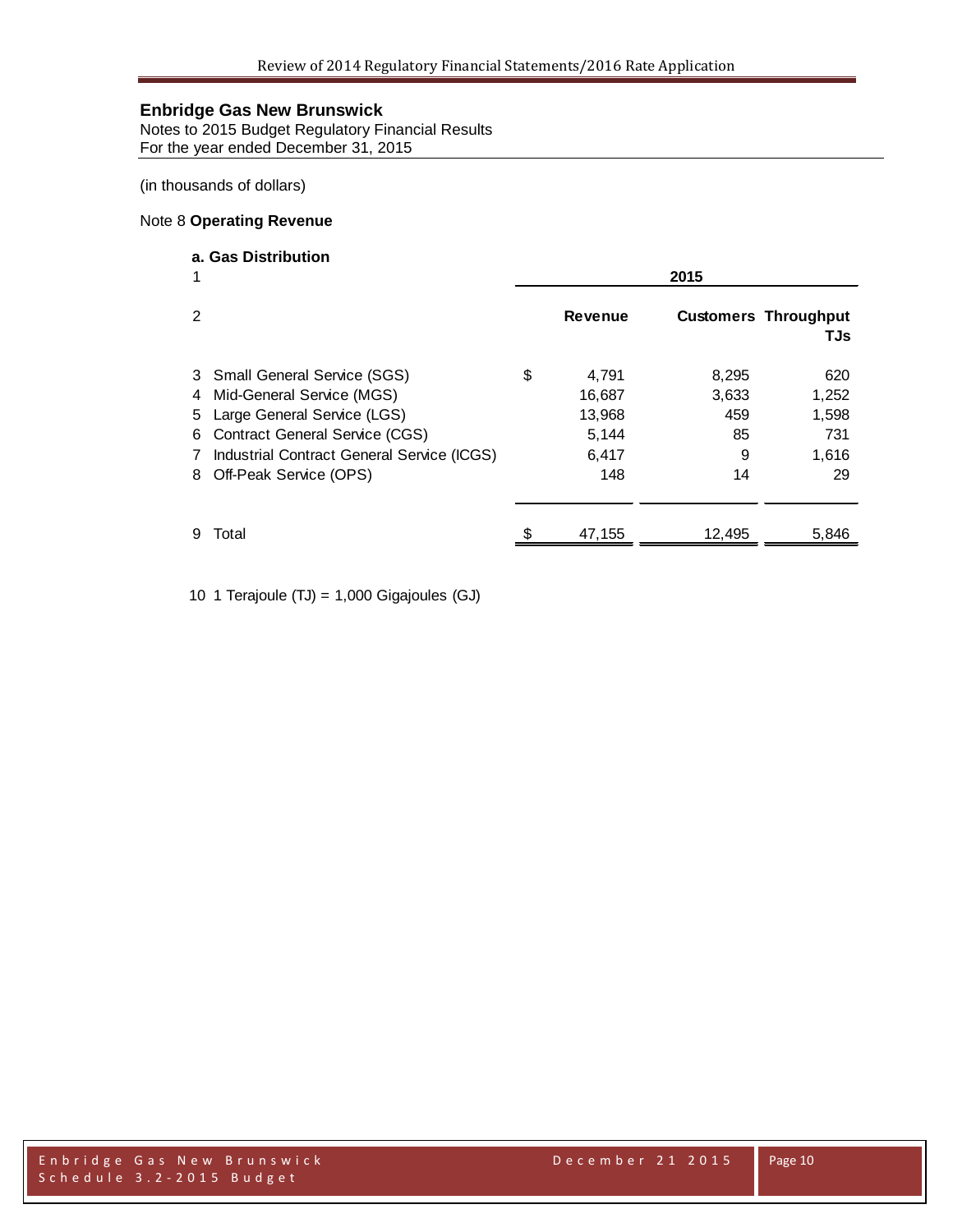Notes to 2015 Budget Regulatory Financial Results For the year ended December 31, 2015

(in thousands of dollars)

#### Note 8 **Operating Revenue (continued)**

## **b. Miscellaneous**

| 1                                                               |    | 2015       |
|-----------------------------------------------------------------|----|------------|
| 2 Agent billing and collection<br>3 Other miscellaneous revenue | S. | 184<br>251 |
| 4 Total miscellaneous                                           |    | 135        |

### 5 **Details of Agent Billing and Collection Revenue**

| -6 | (in dollars)                                  |    | 2015    |
|----|-----------------------------------------------|----|---------|
|    | 8 Small General Service (SGS)                 | S. | 114,120 |
|    | 9 Mid-General Service (MGS)                   |    | 51,791  |
|    | 10 Large General Service (LGS)                |    | 14,706  |
|    | 11 Contract General Service (CGS)             |    | 2,406   |
|    | 12 Industrial Contract General Service (ICGS) |    | 378     |
|    | 13 Off-Peak Service (OPS)                     |    | 683     |
|    |                                               |    |         |
|    | 15 Total agent billing and collection revenue |    | 184.084 |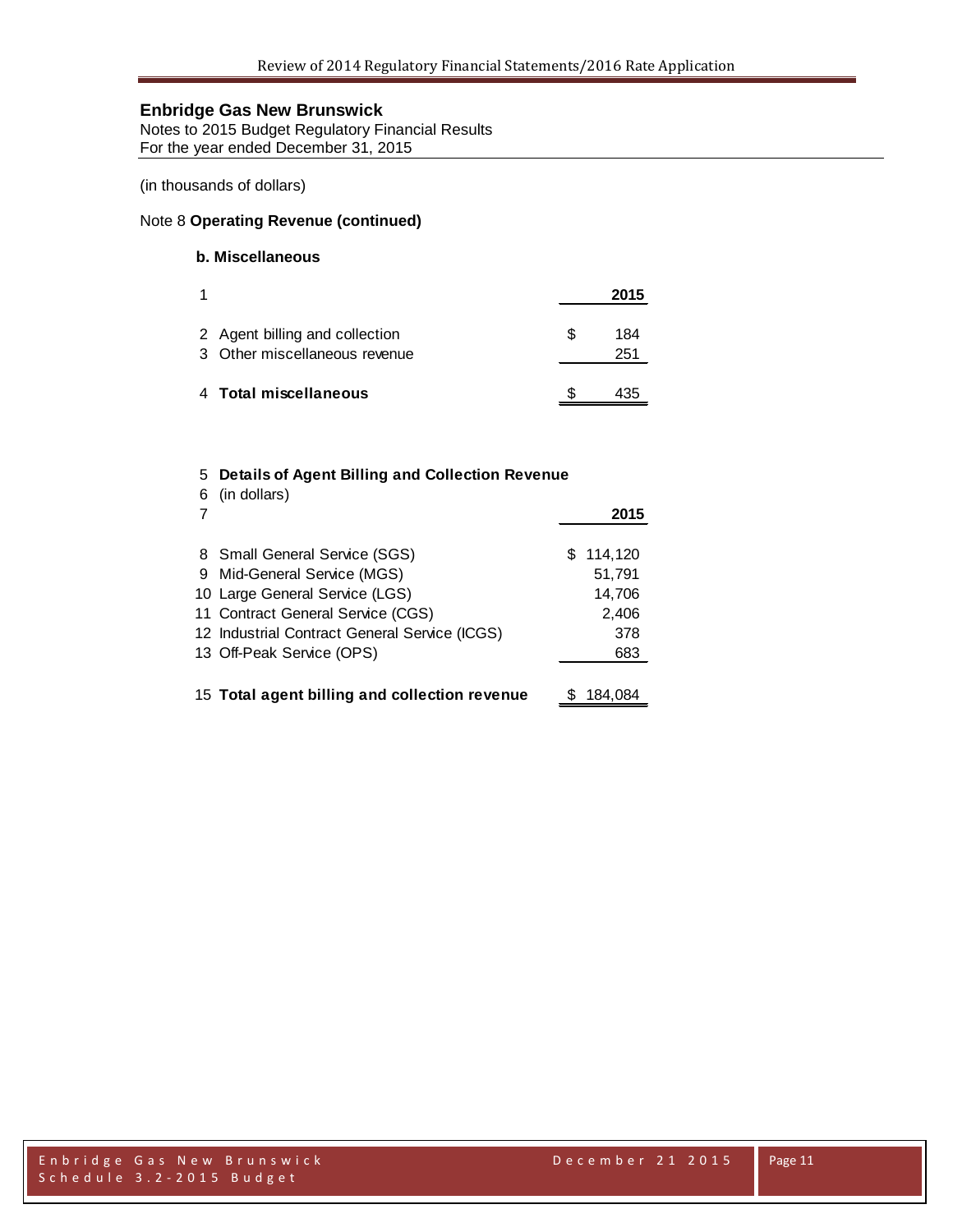Notes to 2015 Budget Regulatory Financial Results For the year ended December 31, 2015

(in thousands of dollars)

#### Note 9 **Operating and Maintenance Expenses**

| 1 |                                              | 2015        |
|---|----------------------------------------------|-------------|
|   |                                              |             |
| 2 | Corporate management                         | \$<br>1,132 |
| 3 | Corporate administration                     | 545         |
| 4 | Financial reporting                          | 1,085       |
| 5 | Information technology                       | 1,493       |
| 6 | Regulatory & upstream                        | 1,072       |
| 7 | Sales & marketing                            | 1,350       |
| 8 | Distribution & maintenance                   | 5,608       |
| 9 | Customer care                                | 1,225       |
|   | 10 Human resources                           | 2,576       |
|   | 11 Gas transportation and related activities | 2,065       |
|   |                                              |             |
|   | 12 Total prior to capitalization             | 18,151      |
|   | 13 Property, plant & equipment               | 4,439       |
|   |                                              |             |
|   | 14 Total capitalized                         | 4,439       |
|   | 15 Total expense                             | 13,712      |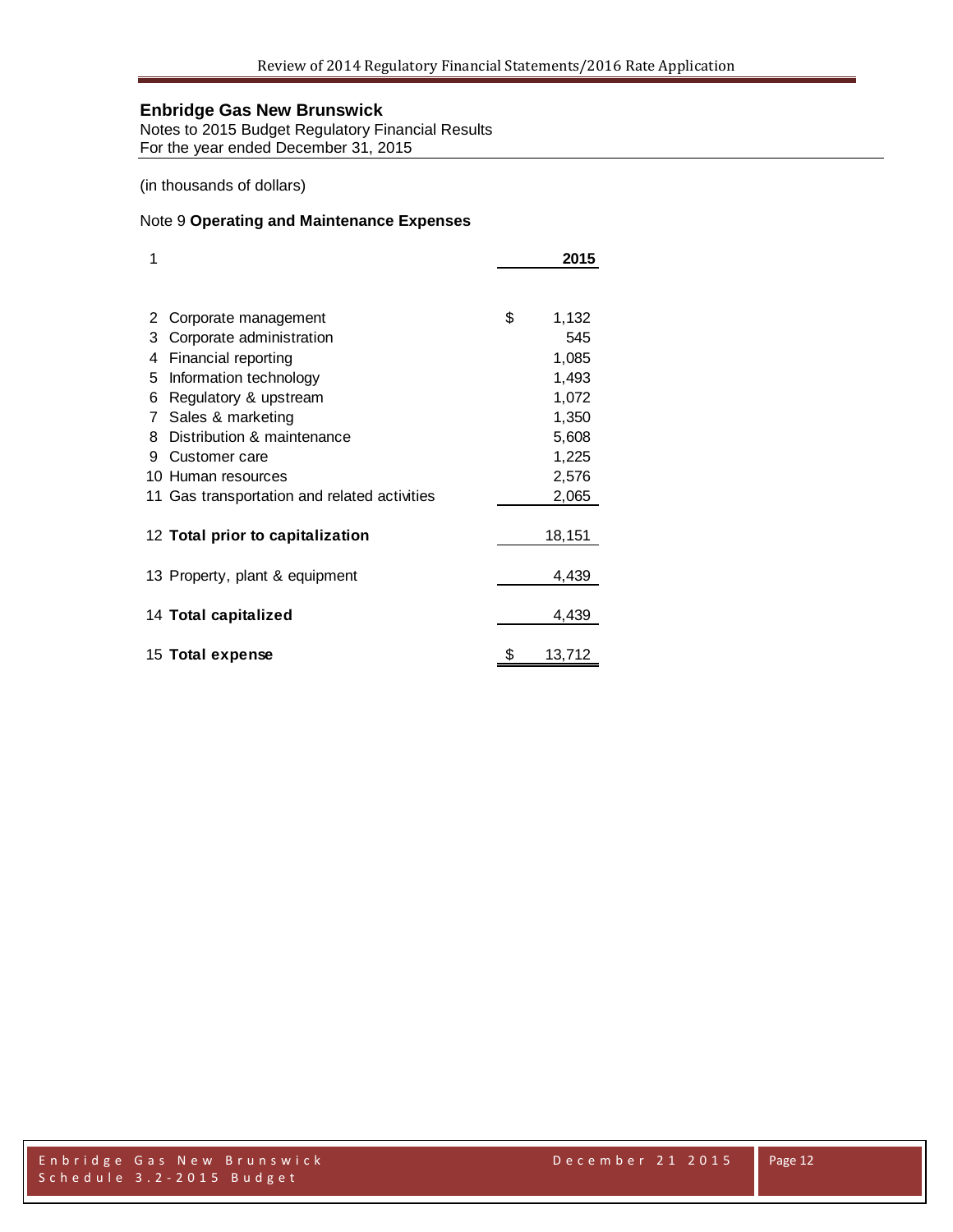Notes to 2015 Budget Regulatory Financial Results For the year ended December 31, 2015

## (in thousands of dollars)

#### Note 10 **Interest on Amounts Due to Associates & Affiliates and Other Interest**

|                                                                                                    | 2015  |
|----------------------------------------------------------------------------------------------------|-------|
| Interest on long-term debt<br>AIDC - allowance for funds used during construction (debt component) | 8.074 |
| Total interest on amounts due to associates & affiliates and other interest                        | 8.080 |

### Note 11 **Regulated Return on Equity**

| 5 |                                                                                                      | 2015         |
|---|------------------------------------------------------------------------------------------------------|--------------|
| 6 | Regulated return on equity<br>AEDC - allowance for funds used during construction (equity component) | 13.629<br>10 |
| 8 | Total regulated return on equity                                                                     | 13,639       |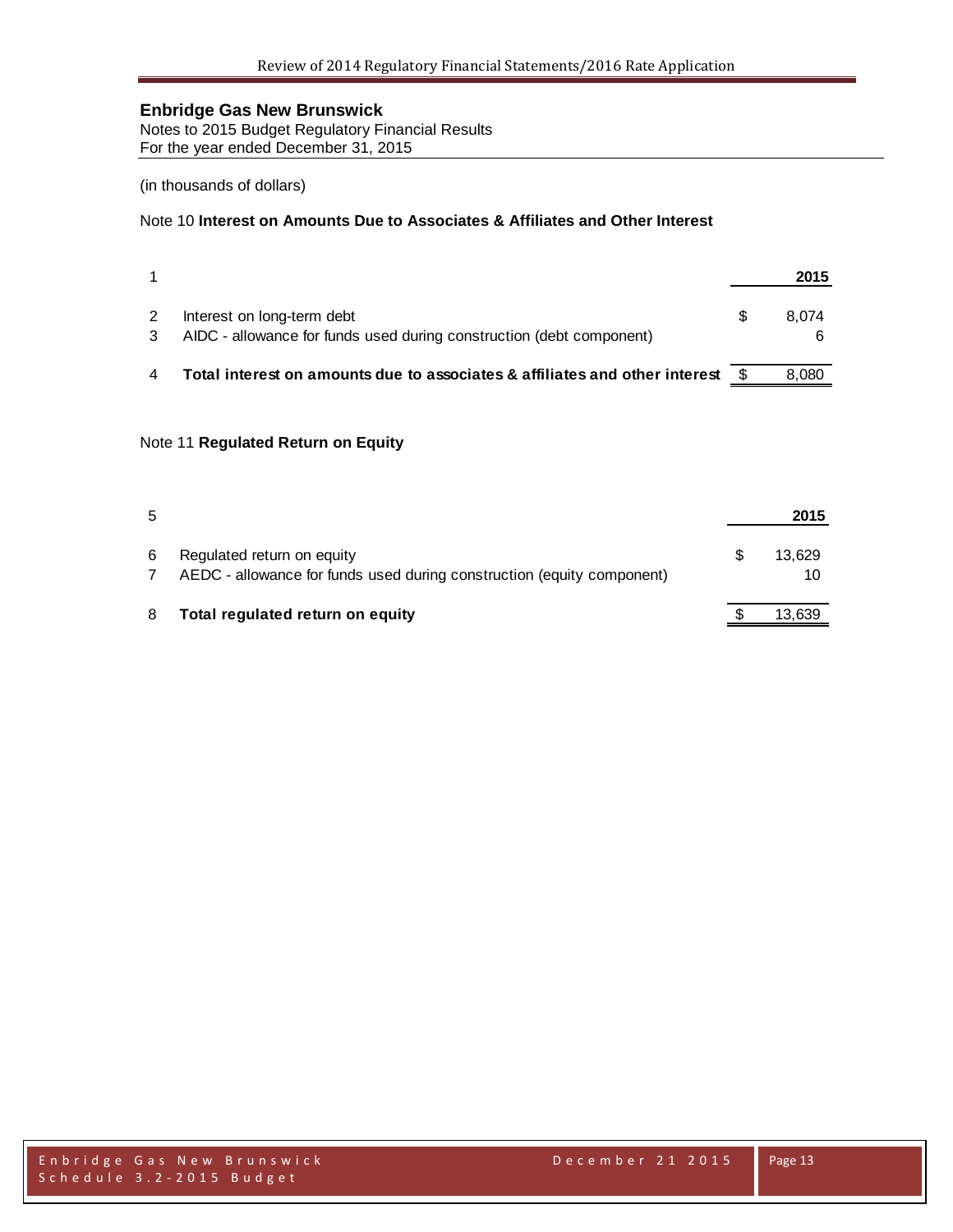Notes to 2015 Budget Regulatory Financial Results For the year ended December 31, 2015

#### (in thousands of dollars)

#### Note 12 **Rate Base for Regulatory Purposes**

| 1  |                                        | 2015          |  |
|----|----------------------------------------|---------------|--|
| 2  | <b>Property, plant &amp; equipment</b> |               |  |
| 3  | Cost                                   | \$<br>237,741 |  |
| 4  | Accumulated amortization               | (59, 957)     |  |
| 5  | Net                                    | 177,784       |  |
| 6  | <b>Deferred charges</b>                |               |  |
| 7  | Franchise fee, at cost                 | 1,500         |  |
| 8  | Accumulated amortization               | (1, 225)      |  |
| 9  | Net                                    | 275           |  |
| 10 | Development O&M capitalized costs      | 114,952       |  |
| 11 | Accumulated amortization               | (23, 334)     |  |
| 12 | Net                                    | 91,618        |  |
|    |                                        |               |  |
| 13 | Deferral account                       |               |  |
| 14 | <b>Net</b>                             |               |  |
| 15 | <b>Total deferred charges</b>          | 91,893        |  |
| 16 | <b>Term deposit</b>                    | 2,975         |  |
| 17 | <b>Working capital allowance</b>       | 1,188         |  |
| 18 | Total rate base                        | \$<br>273,840 |  |
| 19 | Average rate base                      | \$<br>274,013 |  |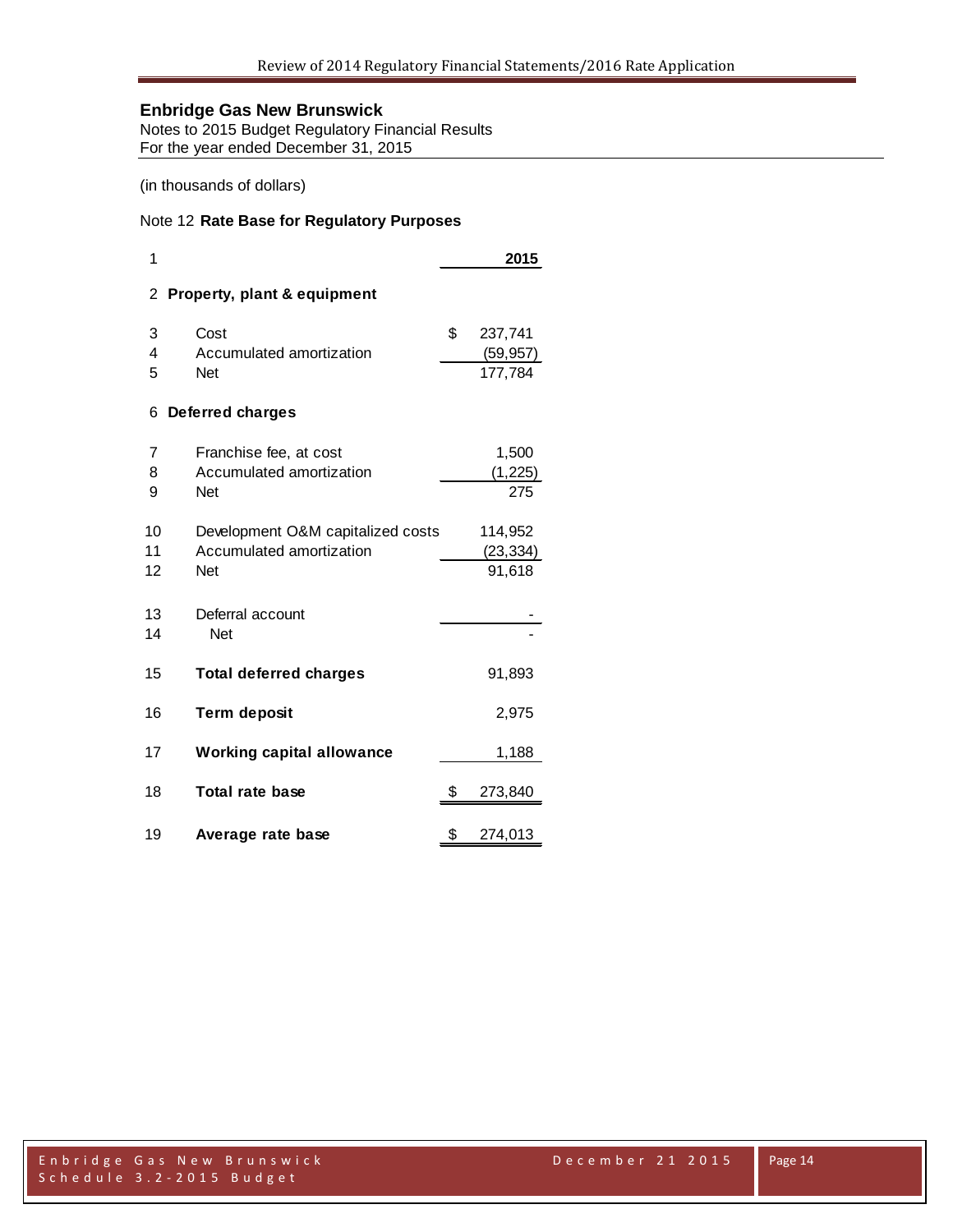Notes to 2015 Budget Regulatory Financial Results For the year ended December 31, 2015

(in thousands of dollars)

#### Note 13 **Capital Structure for Regulatory Purposes**

|    |                              |    | 2015               |
|----|------------------------------|----|--------------------|
|    | 2 Capital structure          |    |                    |
|    | 3 Long-term debt<br>4 Equity | \$ | 161,750<br>130,299 |
| 5. | Total                        | S  | 292,049            |

#### **Capital structure percentage**

| 7 Long-term debt | 55.38%  |
|------------------|---------|
| 8 Equity         | 44.62%  |
| 9 Total          | 100.00% |

#### **Capital structure average percentage for regulatory purposes**

| 11 Long-term debt | 55.00%  |
|-------------------|---------|
| 12 Equity         | 45.00%  |
| 13 Total          | 100.00% |

#### **Weighted cost of capital for regulatory purposes**

| 15 Long-term debt | 2.95% |
|-------------------|-------|
| 16 Equity         | 4.91% |
| 17 Total          | 7.86% |